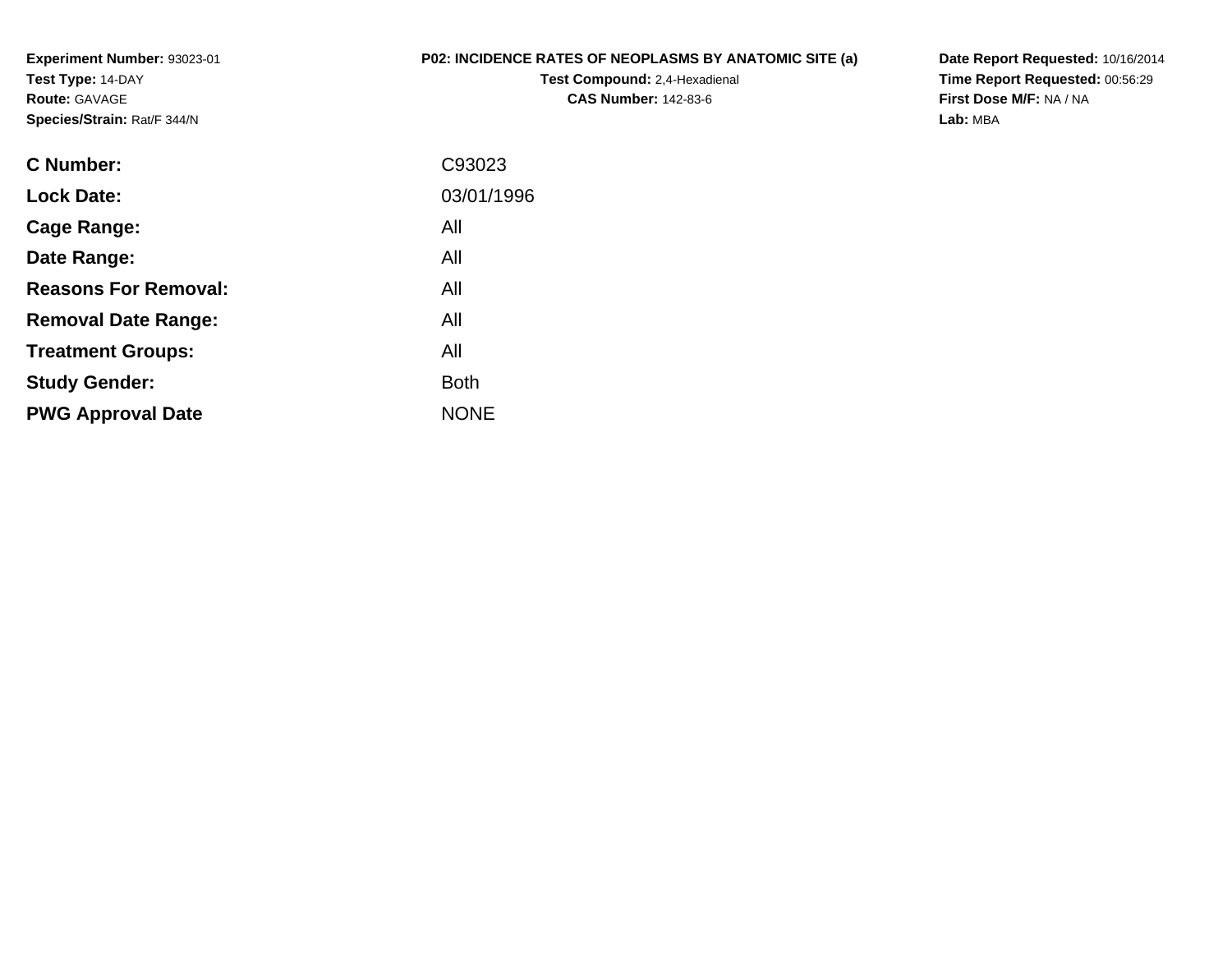| Experiment Number: 93023-01             |                      | P02: INCIDENCE RATES OF NEOPLASMS BY ANATOMIC SITE (a) | Date Report Requested: 10/16/2014 |                      |                      |                   |  |
|-----------------------------------------|----------------------|--------------------------------------------------------|-----------------------------------|----------------------|----------------------|-------------------|--|
| Test Type: 14-DAY                       |                      | Test Compound: 2,4-Hexadienal                          | Time Report Requested: 00:56:29   |                      |                      |                   |  |
| Route: GAVAGE                           |                      | <b>CAS Number: 142-83-6</b>                            | First Dose M/F: NA / NA           |                      |                      |                   |  |
| Species/Strain: Rat/F 344/N             |                      |                                                        | Lab: MBA                          |                      |                      |                   |  |
| F 344/N Rat MALE                        | <b>MG/KG</b><br>0.0  | <b>MG/KG</b><br>3.0                                    | <b>MG/KG</b><br>9.0               | 27.0<br><b>MG/KG</b> | <b>MG/KG</b><br>80.0 | 240.0 MG/KG       |  |
| <b>Disposition Summary</b>              |                      |                                                        |                                   |                      |                      |                   |  |
| <b>Animals Initially In Study</b>       | $\sqrt{5}$           | $5\phantom{.0}$                                        | ${\bf 5}$                         | 5                    | 5                    | 5                 |  |
| <b>Early Deaths</b>                     |                      |                                                        |                                   |                      |                      |                   |  |
| <b>Moribund Sacrifice</b>               |                      |                                                        |                                   |                      |                      | $\mathbf{1}$      |  |
| <b>Natural Death</b>                    |                      |                                                        |                                   |                      |                      | $\mathbf{2}$      |  |
| <b>Survivors</b>                        |                      |                                                        |                                   |                      |                      |                   |  |
| <b>Terminal Sacrifice</b>               | $5\phantom{.0}$<br>5 | 5                                                      | 5                                 | 5<br>5               | 5<br>5               | $\mathbf{2}$<br>5 |  |
| <b>Animals Examined Microscopically</b> |                      |                                                        |                                   |                      |                      |                   |  |
| <b>ALIMENTARY SYSTEM</b>                |                      |                                                        |                                   |                      |                      |                   |  |
| Liver                                   | (5)                  | (0)                                                    | (0)                               | (0)                  | (5)                  | (5)               |  |
| Stomach, Forestomach                    | (5)                  | (0)                                                    | (0)                               | (5)                  | (5)                  | (5)               |  |
| Stomach, Glandular                      | (0)                  | (0)                                                    | (0)                               | (0)                  | (0)                  | (1)               |  |
| CARDIOVASCULAR SYSTEM<br>None           |                      |                                                        |                                   |                      |                      |                   |  |
| <b>ENDOCRINE SYSTEM</b><br>None         |                      |                                                        |                                   |                      |                      |                   |  |
| <b>GENERAL BODY SYSTEM</b><br>None      |                      |                                                        |                                   |                      |                      |                   |  |
| <b>GENITAL SYSTEM</b><br>None           |                      |                                                        |                                   |                      |                      |                   |  |
| <b>HEMATOPOIETIC SYSTEM</b>             |                      |                                                        |                                   |                      |                      |                   |  |
| Spleen                                  | (0)                  | (0)                                                    | (0)                               | (0)                  | (0)                  | (2)               |  |
| <b>INTEGUMENTARY SYSTEM</b><br>None     |                      |                                                        |                                   |                      |                      |                   |  |

a - Number of animals examined microscopically at site and number of animals with lesion

b - Primary tumors: all tumors except metastatic tumors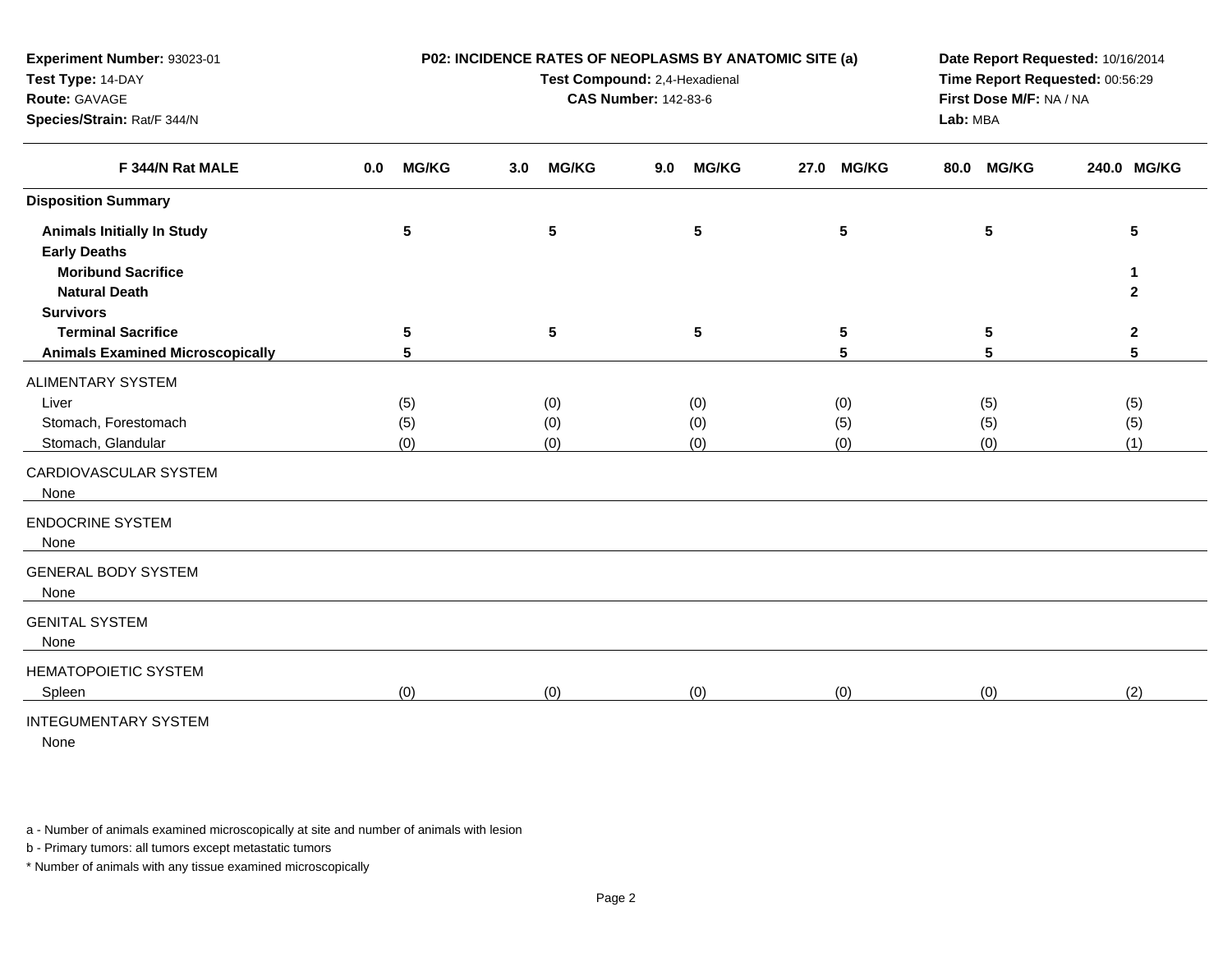| Experiment Number: 93023-01<br>Test Type: 14-DAY<br><b>Route: GAVAGE</b><br>Species/Strain: Rat/F 344/N | P02: INCIDENCE RATES OF NEOPLASMS BY ANATOMIC SITE (a) | Date Report Requested: 10/16/2014<br>Time Report Requested: 00:56:29<br>First Dose M/F: NA / NA<br>Lab: MBA |                     |                      |                      |             |
|---------------------------------------------------------------------------------------------------------|--------------------------------------------------------|-------------------------------------------------------------------------------------------------------------|---------------------|----------------------|----------------------|-------------|
| F 344/N Rat MALE                                                                                        | <b>MG/KG</b><br>0.0                                    | <b>MG/KG</b><br>3.0                                                                                         | <b>MG/KG</b><br>9.0 | <b>MG/KG</b><br>27.0 | <b>MG/KG</b><br>80.0 | 240.0 MG/KG |
| MUSCULOSKELETAL SYSTEM<br>None                                                                          |                                                        |                                                                                                             |                     |                      |                      |             |
| NERVOUS SYSTEM<br>None                                                                                  |                                                        |                                                                                                             |                     |                      |                      |             |
| <b>RESPIRATORY SYSTEM</b><br>None                                                                       |                                                        |                                                                                                             |                     |                      |                      |             |
| SPECIAL SENSES SYSTEM<br>None                                                                           |                                                        |                                                                                                             |                     |                      |                      |             |
| URINARY SYSTEM<br>Kidney                                                                                | (5)                                                    | (0)                                                                                                         | (0)                 | (0)                  | (5)                  | (4)         |

a - Number of animals examined microscopically at site and number of animals with lesion

b - Primary tumors: all tumors except metastatic tumors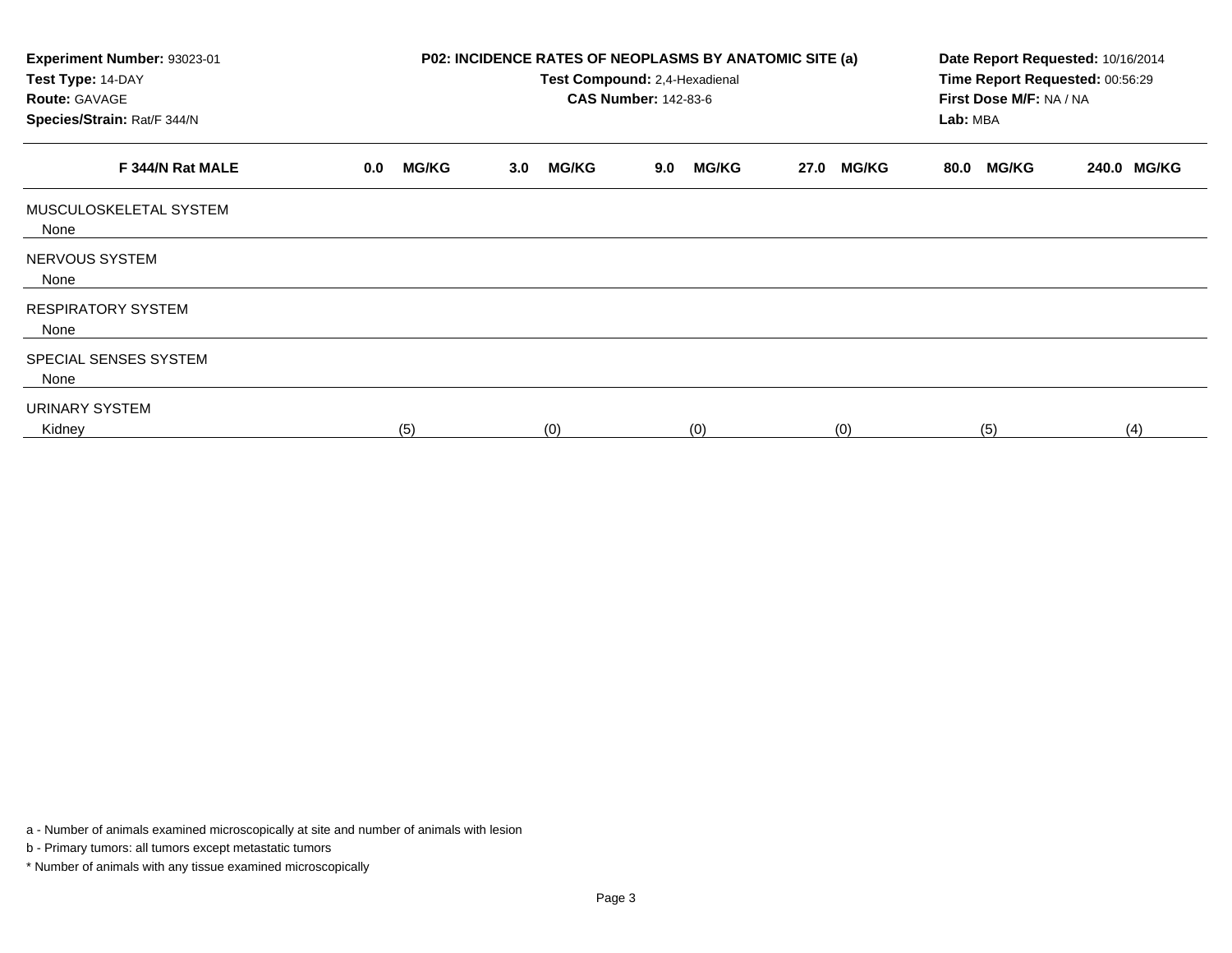| Experiment Number: 93023-01<br>Test Type: 14-DAY<br><b>Route: GAVAGE</b><br>Species/Strain: Rat/F 344/N | <b>P02: INCIDENCE RATES OF NEOPLASMS BY ANATOMIC SITE (a)</b><br>Test Compound: 2,4-Hexadienal<br><b>CAS Number: 142-83-6</b> |              |     |              |     |              |      |              | Date Report Requested: 10/16/2014<br>Time Report Requested: 00:56:29<br>First Dose M/F: NA / NA<br>Lab: MBA |              |       |              |  |
|---------------------------------------------------------------------------------------------------------|-------------------------------------------------------------------------------------------------------------------------------|--------------|-----|--------------|-----|--------------|------|--------------|-------------------------------------------------------------------------------------------------------------|--------------|-------|--------------|--|
| F 344/N Rat MALE                                                                                        | 0.0                                                                                                                           | <b>MG/KG</b> | 3.0 | <b>MG/KG</b> | 9.0 | <b>MG/KG</b> | 27.0 | <b>MG/KG</b> | 80.0                                                                                                        | <b>MG/KG</b> | 240.0 | <b>MG/KG</b> |  |
| <b>Tumor Summary for MALE</b>                                                                           |                                                                                                                               |              |     |              |     |              |      |              |                                                                                                             |              |       |              |  |
| Total Animals with Primary Neoplasms (b)<br><b>Total Primary Neoplasms</b>                              |                                                                                                                               |              |     |              |     |              |      |              |                                                                                                             |              |       |              |  |
| <b>Total Animals with Benign Neoplasms</b><br><b>Total Benign Neoplasms</b>                             |                                                                                                                               |              |     |              |     |              |      |              |                                                                                                             |              |       |              |  |
| <b>Total Animals with Malignant Neoplasms</b><br><b>Total Malignant Neoplasms</b>                       |                                                                                                                               |              |     |              |     |              |      |              |                                                                                                             |              |       |              |  |
| <b>Total Animals with Metastatic Neoplasms</b><br><b>Total Metastatic Neoplasms</b>                     |                                                                                                                               |              |     |              |     |              |      |              |                                                                                                             |              |       |              |  |
| <b>Total Animals with Malignant Neoplasms</b><br><b>Uncertain Primary Site</b>                          |                                                                                                                               |              |     |              |     |              |      |              |                                                                                                             |              |       |              |  |
| Total Animals with Neoplasms Uncertain -<br><b>Benign or Malignant</b>                                  |                                                                                                                               |              |     |              |     |              |      |              |                                                                                                             |              |       |              |  |
| <b>Total Uncertain Neoplasms</b>                                                                        |                                                                                                                               |              |     |              |     |              |      |              |                                                                                                             |              |       |              |  |

\*\*\*END OF MALE DATA\*\*\*

a - Number of animals examined microscopically at site and number of animals with lesion

b - Primary tumors: all tumors except metastatic tumors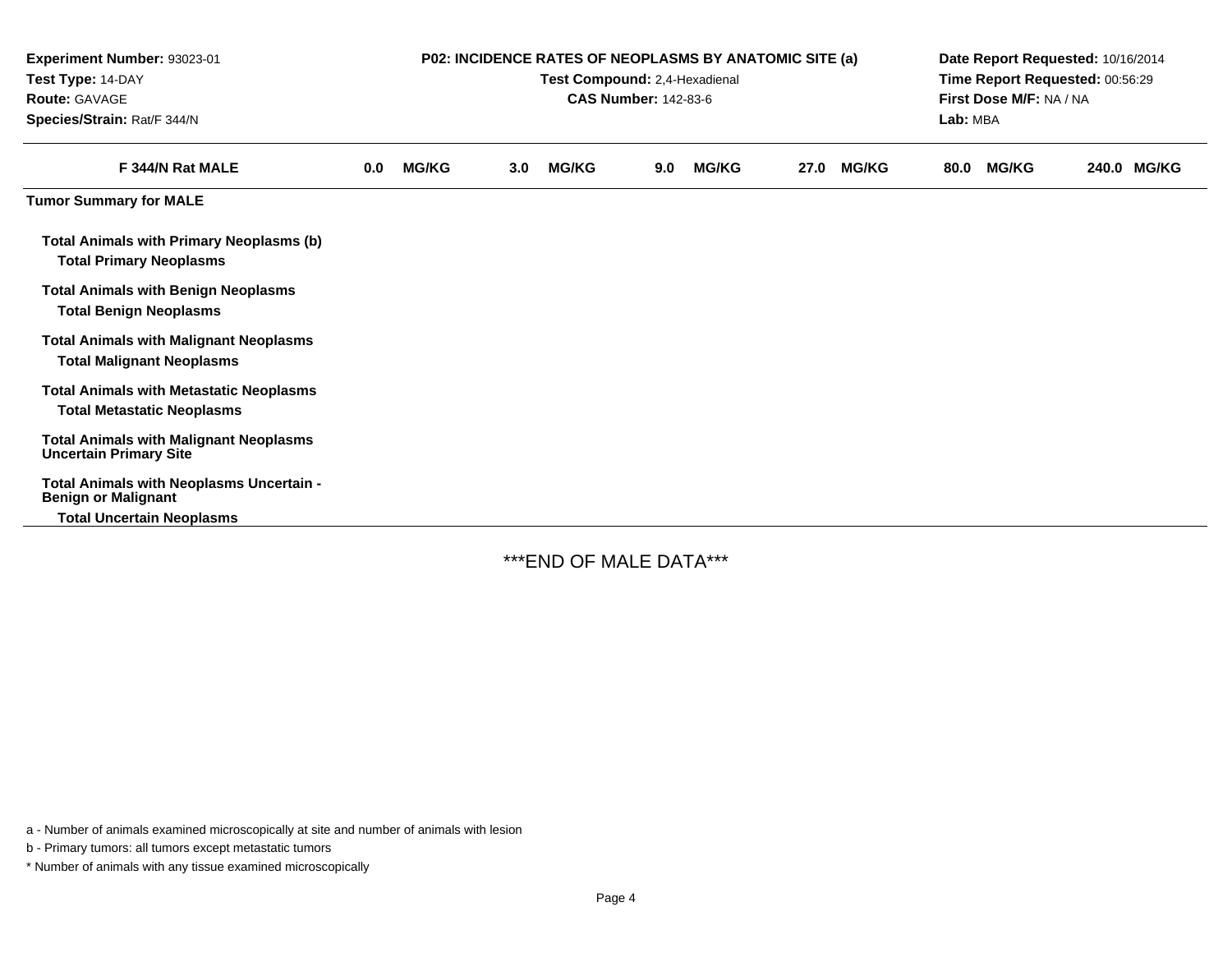| Experiment Number: 93023-01                              |                     | P02: INCIDENCE RATES OF NEOPLASMS BY ANATOMIC SITE (a) | Date Report Requested: 10/16/2014 |                         |                      |              |  |
|----------------------------------------------------------|---------------------|--------------------------------------------------------|-----------------------------------|-------------------------|----------------------|--------------|--|
| Test Type: 14-DAY                                        |                     | Test Compound: 2,4-Hexadienal                          | Time Report Requested: 00:56:29   |                         |                      |              |  |
| Route: GAVAGE                                            |                     | <b>CAS Number: 142-83-6</b>                            |                                   | First Dose M/F: NA / NA |                      |              |  |
| Species/Strain: Rat/F 344/N                              |                     |                                                        | Lab: MBA                          |                         |                      |              |  |
| F 344/N Rat FEMALE                                       | <b>MG/KG</b><br>0.0 | <b>MG/KG</b><br>3.0                                    | <b>MG/KG</b><br>9.0               | <b>MG/KG</b><br>27.0    | <b>MG/KG</b><br>80.0 | 240.0 MG/KG  |  |
| <b>Disposition Summary</b>                               |                     |                                                        |                                   |                         |                      |              |  |
| <b>Animals Initially In Study</b><br><b>Early Deaths</b> | 5                   | ${\bf 5}$                                              | ${\bf 5}$                         | 5                       | 5                    | 5            |  |
| <b>Natural Death</b><br><b>Survivors</b>                 |                     |                                                        |                                   |                         |                      | 3            |  |
| <b>Terminal Sacrifice</b>                                | $5\phantom{.0}$     | 5                                                      | 5                                 | 5                       | $5\phantom{.0}$      | $\mathbf{2}$ |  |
| <b>Animals Examined Microscopically</b>                  | 5                   |                                                        |                                   | 5                       | 5                    | 5            |  |
| <b>ALIMENTARY SYSTEM</b>                                 |                     |                                                        |                                   |                         |                      |              |  |
| Liver                                                    | (5)                 | (0)                                                    | (0)                               | (0)                     | (5)                  | (5)          |  |
| Stomach, Forestomach                                     | (5)                 | (0)                                                    | (0)                               | (5)                     | (5)                  | (5)          |  |
| CARDIOVASCULAR SYSTEM<br>None                            |                     |                                                        |                                   |                         |                      |              |  |
| <b>ENDOCRINE SYSTEM</b><br>None                          |                     |                                                        |                                   |                         |                      |              |  |
| <b>GENERAL BODY SYSTEM</b>                               |                     |                                                        |                                   |                         |                      |              |  |
| Peritoneum                                               | (0)                 | (0)                                                    | (0)                               | (0)                     | (0)                  | (1)          |  |
| <b>GENITAL SYSTEM</b>                                    |                     |                                                        |                                   |                         |                      |              |  |
| Uterus                                                   | (0)                 | (0)                                                    | (0)                               | (1)                     | (0)                  | (0)          |  |
| <b>HEMATOPOIETIC SYSTEM</b><br>Spleen                    | (0)                 | (0)                                                    | (0)                               | (0)                     | (0)                  | (3)          |  |
| <b>INTEGUMENTARY SYSTEM</b><br>None                      |                     |                                                        |                                   |                         |                      |              |  |
| MUSCULOSKELETAL SYSTEM                                   |                     |                                                        |                                   |                         |                      |              |  |

None

b - Primary tumors: all tumors except metastatic tumors

a - Number of animals examined microscopically at site and number of animals with lesion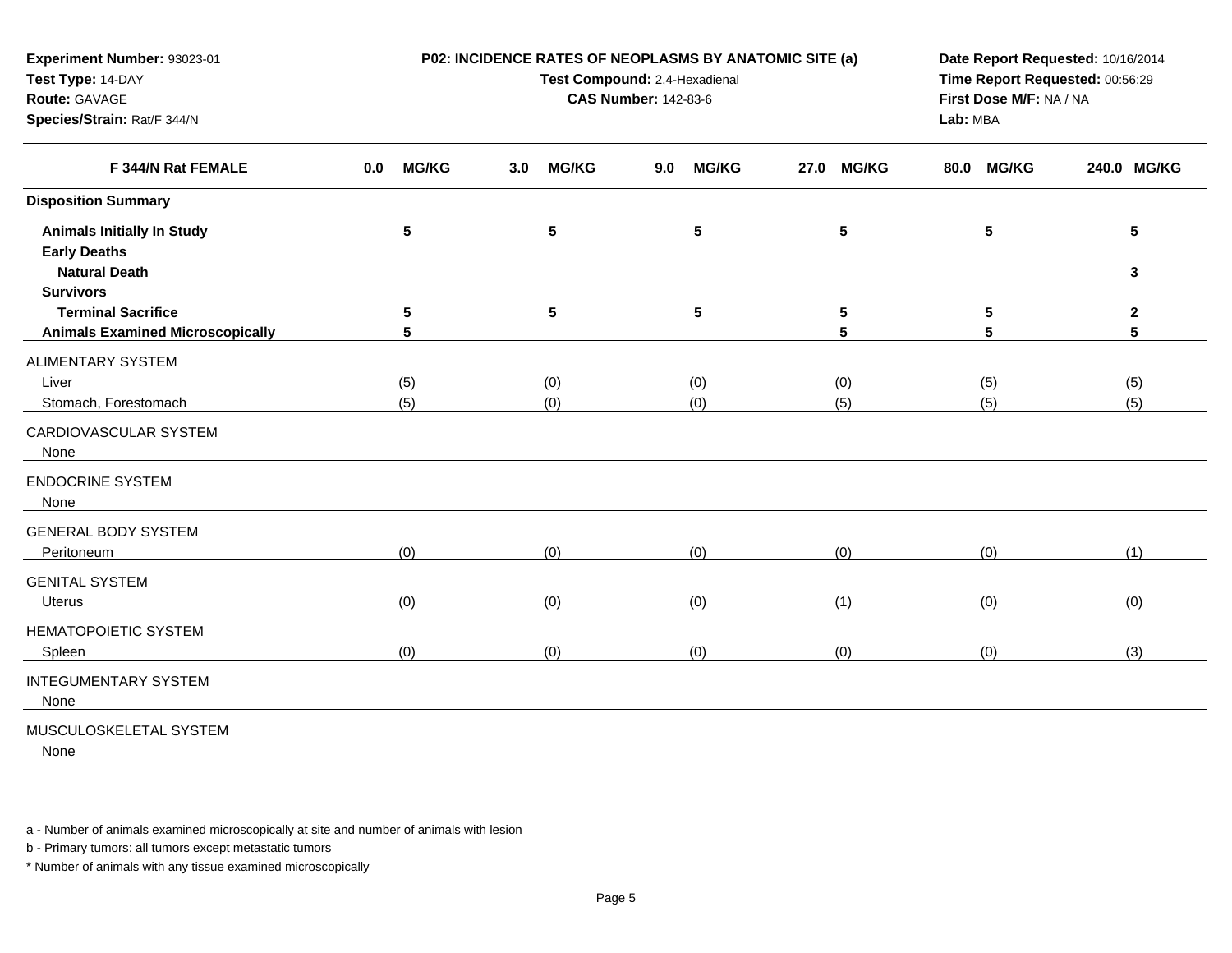| Experiment Number: 93023-01<br>Test Type: 14-DAY<br><b>Route: GAVAGE</b><br>Species/Strain: Rat/F 344/N | P02: INCIDENCE RATES OF NEOPLASMS BY ANATOMIC SITE (a)<br>Test Compound: 2,4-Hexadienal<br><b>CAS Number: 142-83-6</b> |     |              |     |              |      |              | Date Report Requested: 10/16/2014<br>Time Report Requested: 00:56:29<br>First Dose M/F: NA / NA<br>Lab: MBA |              |             |  |
|---------------------------------------------------------------------------------------------------------|------------------------------------------------------------------------------------------------------------------------|-----|--------------|-----|--------------|------|--------------|-------------------------------------------------------------------------------------------------------------|--------------|-------------|--|
| F 344/N Rat FEMALE                                                                                      | <b>MG/KG</b><br>0.0                                                                                                    | 3.0 | <b>MG/KG</b> | 9.0 | <b>MG/KG</b> | 27.0 | <b>MG/KG</b> | 80.0                                                                                                        | <b>MG/KG</b> | 240.0 MG/KG |  |
| NERVOUS SYSTEM<br>None                                                                                  |                                                                                                                        |     |              |     |              |      |              |                                                                                                             |              |             |  |
| <b>RESPIRATORY SYSTEM</b><br>None                                                                       |                                                                                                                        |     |              |     |              |      |              |                                                                                                             |              |             |  |
| SPECIAL SENSES SYSTEM<br>None                                                                           |                                                                                                                        |     |              |     |              |      |              |                                                                                                             |              |             |  |
| URINARY SYSTEM<br>Kidney                                                                                | (5)                                                                                                                    |     | (0)          |     | (0)          |      | (0)          |                                                                                                             | (5)          | (3)         |  |

a - Number of animals examined microscopically at site and number of animals with lesion

b - Primary tumors: all tumors except metastatic tumors